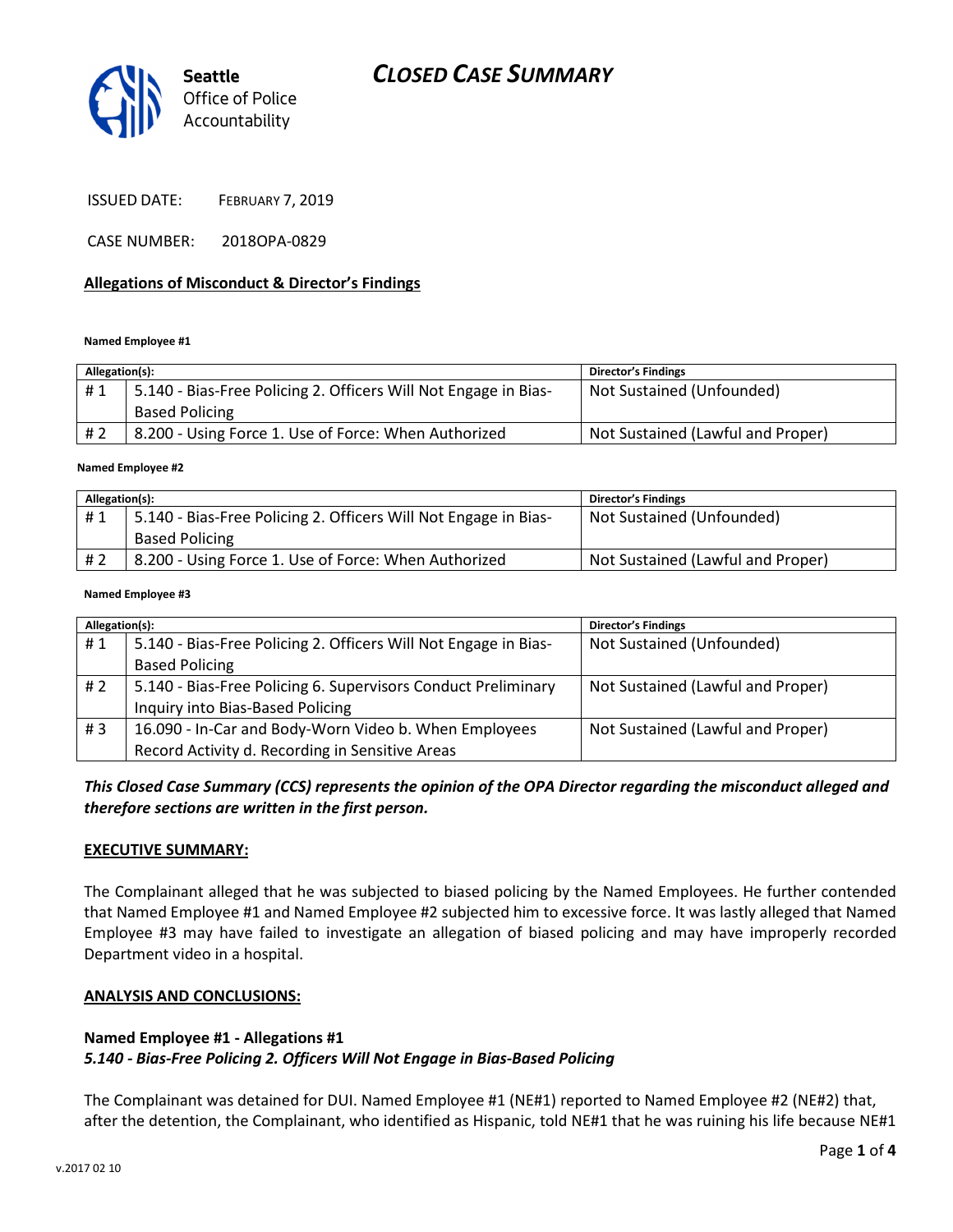

Seattle Office of Police Accountability

# CLOSE CASE SUMMARY

OPA CASE NUMBER: 2018OPA-0829

was White. Another officer informed NE#2 that the Complainant stated that he felt uncomfortable around White officers. The Complainant called the officers "White boy" on several occasions and further referred to them using a racial slur for African-Americans. He further stated that he wanted someone who was his own race to come to the scene.

Some of these statements were relayed to Named Employee #3 (NE#3), the supervisor who responded to the incident. The Complainant did not make any allegations of bias in NE#3's presence; however, he did call an officer "White boy" and this was captured on NE#3's Body Worn Video (BWV). NE#3 again interviewed the Complainant concerning this incident while at the hospital. The Complainant relayed the circumstances underlying his arrest, but did not make an allegation of bias at that time.

SPD policy prohibits biased policing, which it defines as "the different treatment of any person by officers motivated by any characteristic of protected classes under state, federal, and local laws as well other discernible personal characteristics of an individual." (SPD Policy 5.140.) This includes different treatment based on the race of the subject. (See id.)

Based on OPA's review of the record, there is no indication that any of the Named Employees engaged in biased policing. The Complainant was detained and later arrest due to his conduct, not his race. For these reasons, I recommend that this allegation be Not Sustained – Unfounded as against all of the Named Employees.

## Recommended Finding: Not Sustained (Unfounded)

## Named Employee #1 - Allegation #2 8.200 - Using Force 1. Use of Force: When Authorized

At the time of his arrest, the Complainant was agitated and argumentative with officers. NE#1 and NE#2 placed the Complainant into handcuffs and guided him to the patrol vehicle. At that time, the Complainant began to physically resist the officers. Using control holds, the officers were able to secure the Complainant in the rear of the patrol vehicle. No further force was used. The Complainant later alleged that his hands were broken. Based on that statement, the officers transported the Complainant to the hospital for medical treatment. It was determined that his hands were not, in fact, broken.

When the officers used force on the Complainant, they did so in order to take him into custody and to transport him from the scene. They were legally justified in doing so at that time. The force they used was de minimis and was reasonable, necessary, and proportional under the circumstances. For these reasons, I recommend that this allegation be Not Sustained – Lawful and Proper as against both NE#1 and NE#2.

Recommended Finding: Not Sustained (Lawful and Proper)

## Named Employee #2 - Allegations #1 5.140 - Bias-Free Policing 2. Officers Will Not Engage in Bias-Based Policing

For the same reasons as stated above (see Named Employee #1, Allegation #1), I recommend that this allegation be Not Sustained – Unfounded.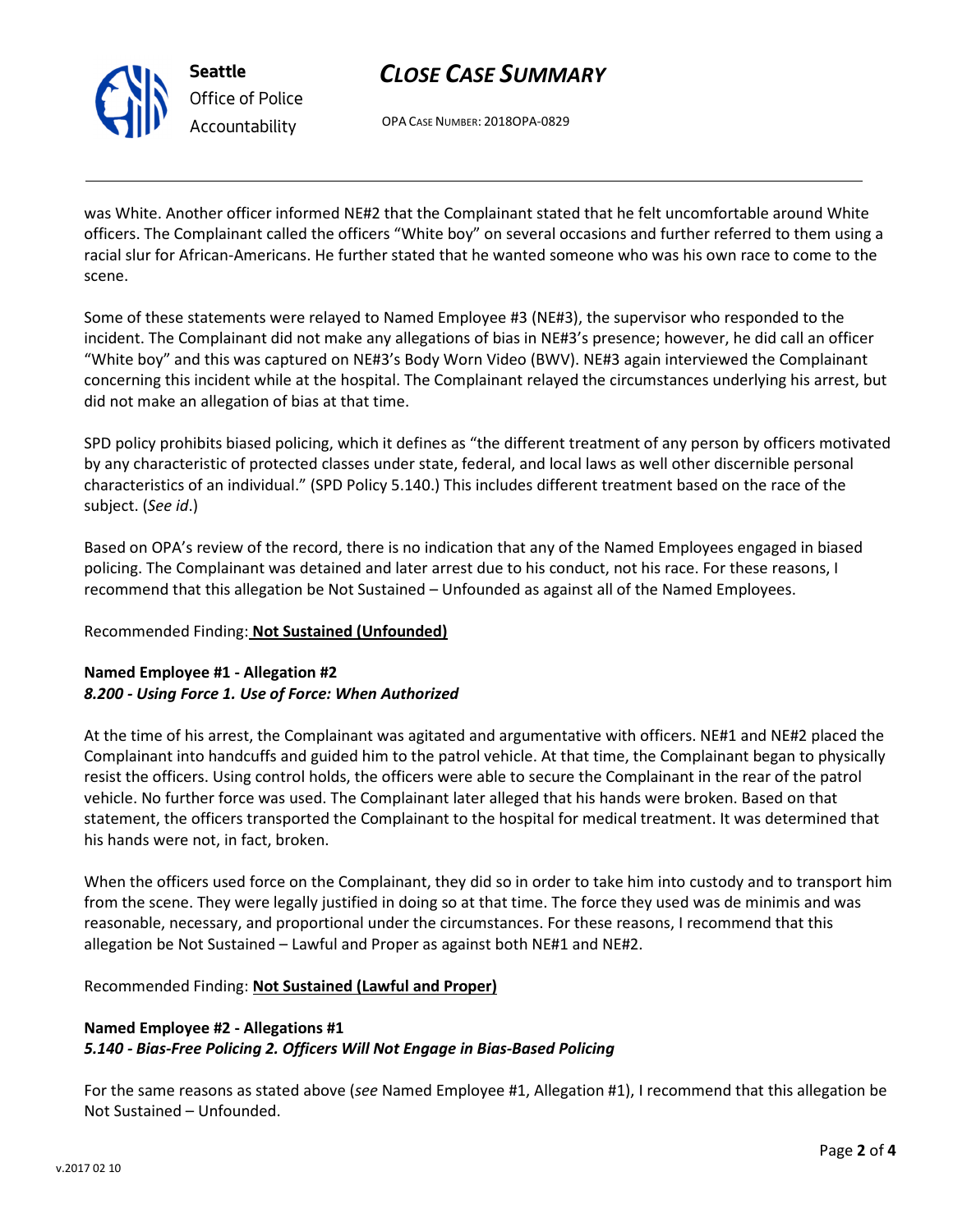# CLOSE CASE SUMMARY

OPA CASE NUMBER: 2018OPA-0829

Recommended Finding: Not Sustained (Unfounded)

## Named Employee #2 - Allegation #2 8.200 - Using Force 1. Use of Force: When Authorized

For the same reasons as stated above (see Named Employee #1, Allegation #2), I recommend that this allegation be Not Sustained – Lawful and Proper.

## Recommended Finding: Not Sustained (Lawful and Proper)

### Named Employee #3 - Allegations #1 5.140 - Bias-Free Policing 2. Officers Will Not Engage in Bias-Based Policing

For the same reasons as stated above (see Named Employee #1, Allegation #1), I recommend that this allegation be Not Sustained – Unfounded.

#### Recommended Finding: Not Sustained (Unfounded)

#### Named Employee #3 - Allegation #2 5.140 - Bias-Free Policing 6. Supervisors Conduct Preliminary Inquiry into Bias-Based Policing

SPD Policy 5.140-POL-6 requires that supervisors conduct a preliminary investigation into allegations of biased policing. In certain circumstances, supervisors are permitted to complete a bias review and, otherwise, the supervisor must make an OPA referral. As discussed above, a complaint of bias is made when individuals allege that they have been treated differently by law enforcement officers because of the individuals' membership in one or more protected classes.

Based on a review of the video, some, but not all of the Complainant's statements were screened with NE#3. Specifically, while NE#3 was informed that the Complainant stated that he was not comfortable around White people, it does not appear that NE#3 was told that the Complainant also stated that the officers were ruining his life because the officers were White.

As NE#3 asserted at his OPA interview, the fact that the Complainant felt uncomfortable around White people does not constitute an allegation of biased policing that needed to be investigated or, for that matter, to be referred to OPA. While, in OPA's opinion, the Complainant's other statement is a closer call, there is insufficient evidence that NE#3 was aware of it. Moreover, the Complainant did not repeat this statement in NE#3's presence or make any other explicit allegations of bias to him. NE#3 cannot be required to investigate or refer to OPA what he did not know about. With regard to the statements that he was aware of, I find that he took appropriate action.

For the above reasons, I recommend that this allegation be Not Sustained – Lawful and Proper.



Seattle Office of Police Accountability